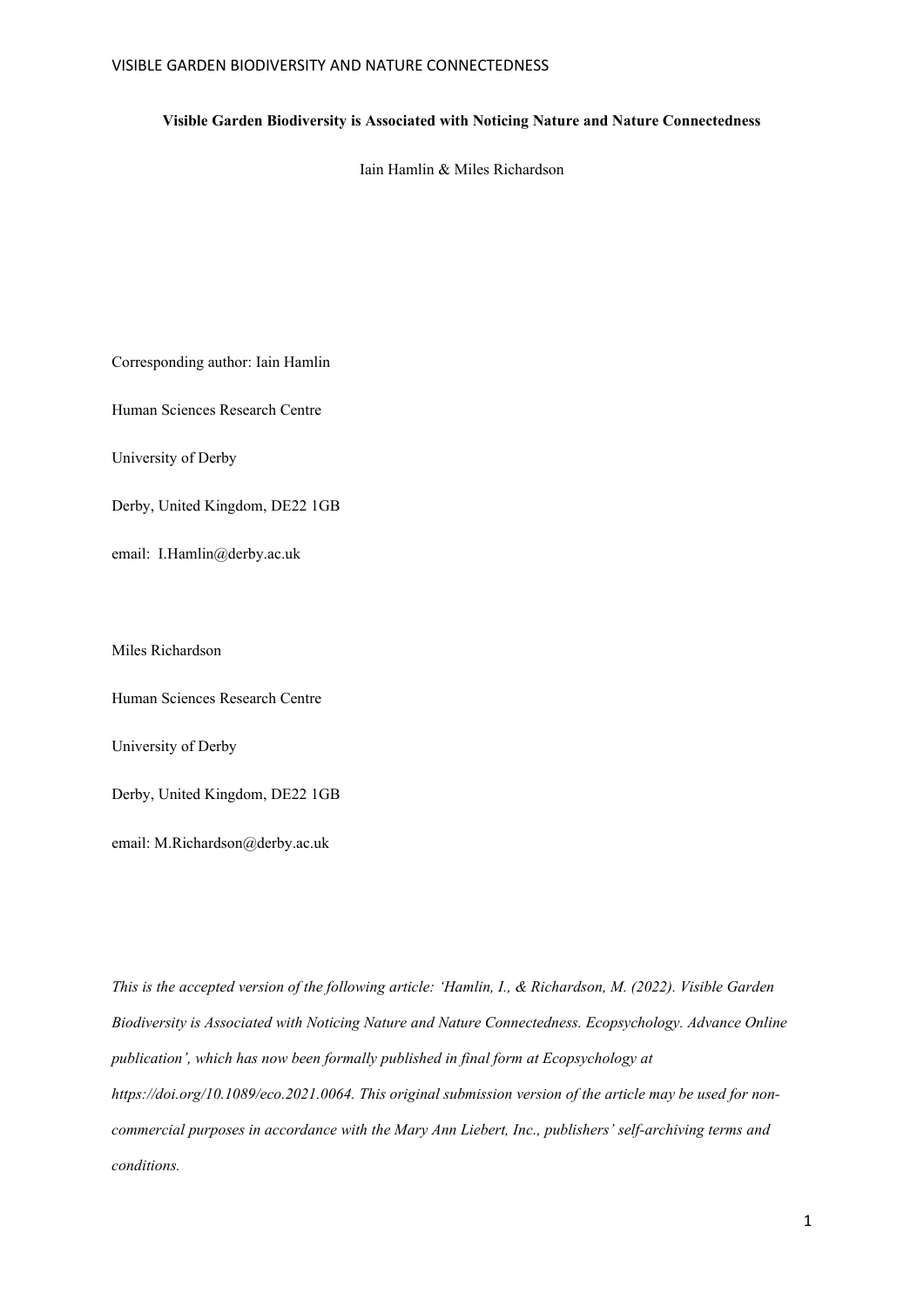### **Visible Garden Biodiversity is Associated with Noticing Nature and Nature Connectedness**

### **Abstract**

A strong connection with nature promotes behaviors that help conserve the natural world. However, it is likely that this relationship is reciprocal, with pro-conservation behaviors positively impacting nature connectedness by increasing sensory contact with nature. Pro-conservation behaviors vary in terms of how much visible biodiversity, and therefore contact with nature, they produce. It is likely that conservation behaviors that support higher visible biodiversity will result in more sensory contact with nature and therefore greater levels of nature connectedness. The present research explores the relationship between garden-focussed pro-nature conservation behavior, noticing nature and nature connectedness using data from Natural England's People and Nature Survey in the UK (n=4206), a large national survey that includes items to measure noticing nature, nature connectedness, and pro-nature conservation behaviors. Results are consistent with the hypothesis that undertaking garden-based pro-nature conservation behaviors that enhance visible biodiversity leads to an increase in noticing nature, which in turn leads to an increase in nature connectedness. These results point to a relatively simple way to boost nature connectedness: boost and engage people with visible biodiversity.

*Keywords:* pro-nature conservation behavior, nature connectedness, noticing nature, garden biodiversity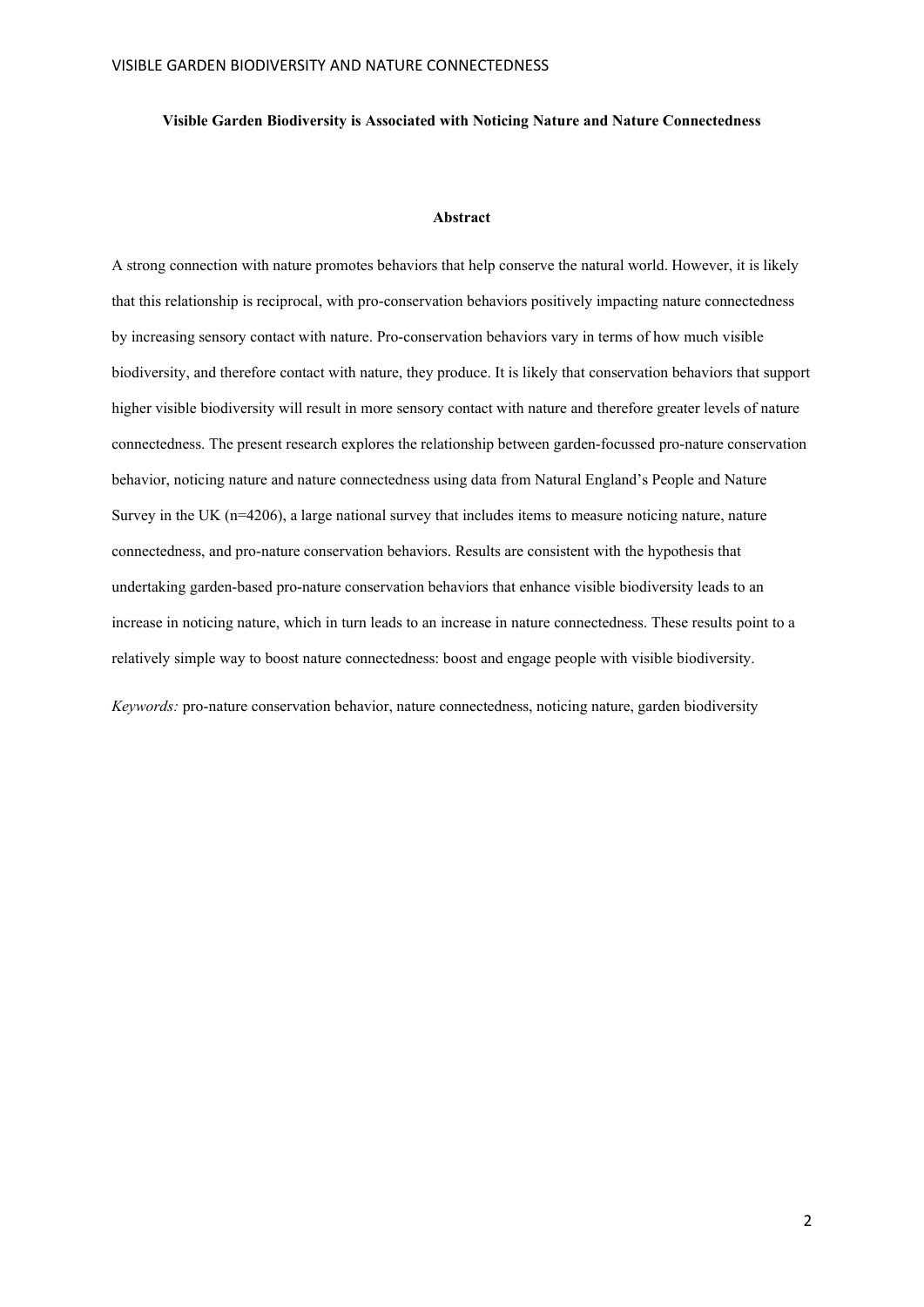#### **1. Introduction**

Nature connectedness refers to a sense of oneness with nature, reflecting the inclusion of nature in one's selfdefinition (Capaldi, Dopko, & Zelenski, 2014) and the emotional connection one has to the natural world (Mayer & Frantz, 2004). A variety of subtly different concepts and measures have been created to capture nature connectedness, but factor analytic research suggests that they all pertain to a common construct (Tam, 2013). Fostering nature connectedness is important for human and nature's wellbeing. Cross-sectional survey research has found that those higher in nature connectedness report higher levels of mental wellbeing (Capaldi et al., 2014; Martin, White, Hunt, Richardson, Pahl, & Burt, 2020; Pritchard, 2019; Mayer & Frantz, 2004; Nisbet, Zelenski, & Murphy, 2011; Nisbet, Shaw & Lachance, 2020; Richardson, Passmore, Lumber, Thomas, & Hunt, 2021; Zelenski & Nisbet, 2014). Other, experimental research provides direct evidence of a causal link between nature connectedness and mental health (McEwan, Richardson, Sheffield, Ferguson, & Brindley, 2019). Research has also found a positive association between feeling psychologically close to nature and making an effort to conserve it (Carr & Hughes, 2021; Gosling & Williams, 2010; Knapp, Phillips, Celements, Shaw, & Osborne, 2020; Richardson, Dobson, Abson, Lumber, Hunt, Young, & Moorhouse, 2020; Richardson & Hamlin, 2021). Given this established relationship between nature connectedness and pro-conservation behaviors, i.e. actions aimed at safeguarding biodiversity, there is a sound basis for proposing that higher levels of nature connectedness cause pro-conservation behavior However, this relationship should be reciprocal: pronature conservation actions that result in an increase in nature visible or audible to the actor, such as actions to enhance biodiversity in the actor's garden, should also foster stronger nature connectedness through the sensory contact with nature connectedness (Lumber, Richardson, & Sheffield, 2017). Actions that improve habitat are likely to increase sensory contact and opportunities to notice nature, which has been shown to be associated with nature connectedness (Richardson, Hamlin, Butler, Thomas, & Hunt, 2021) and wellbeing (Passmore & Holder, 2017; Passmore, Yang, & Sabine,2022). Further, experimental studies provide empirical support for a causal relationship between sensory contact with nature and nature connectedness (McEwan et al. 2019; Richardson & Sheffield, 2017) Taken together, these studies provide a strong basis for the belief that exposing people to salient biodiversity can lead to increases in nature connectedness.

Pro-nature conservation behaviors vary in terms of how much exposure to visible biodiversity – and therefore sensory contact with nature – they produce. For example, in the context of actions to improve garden biodiversity, encouraging a thick leaf litter rather than tidying away leaves, although good for a host of invertebrates, would be unlikely to produce much visible biodiversity. In contrast, hanging a birdfeeder in one's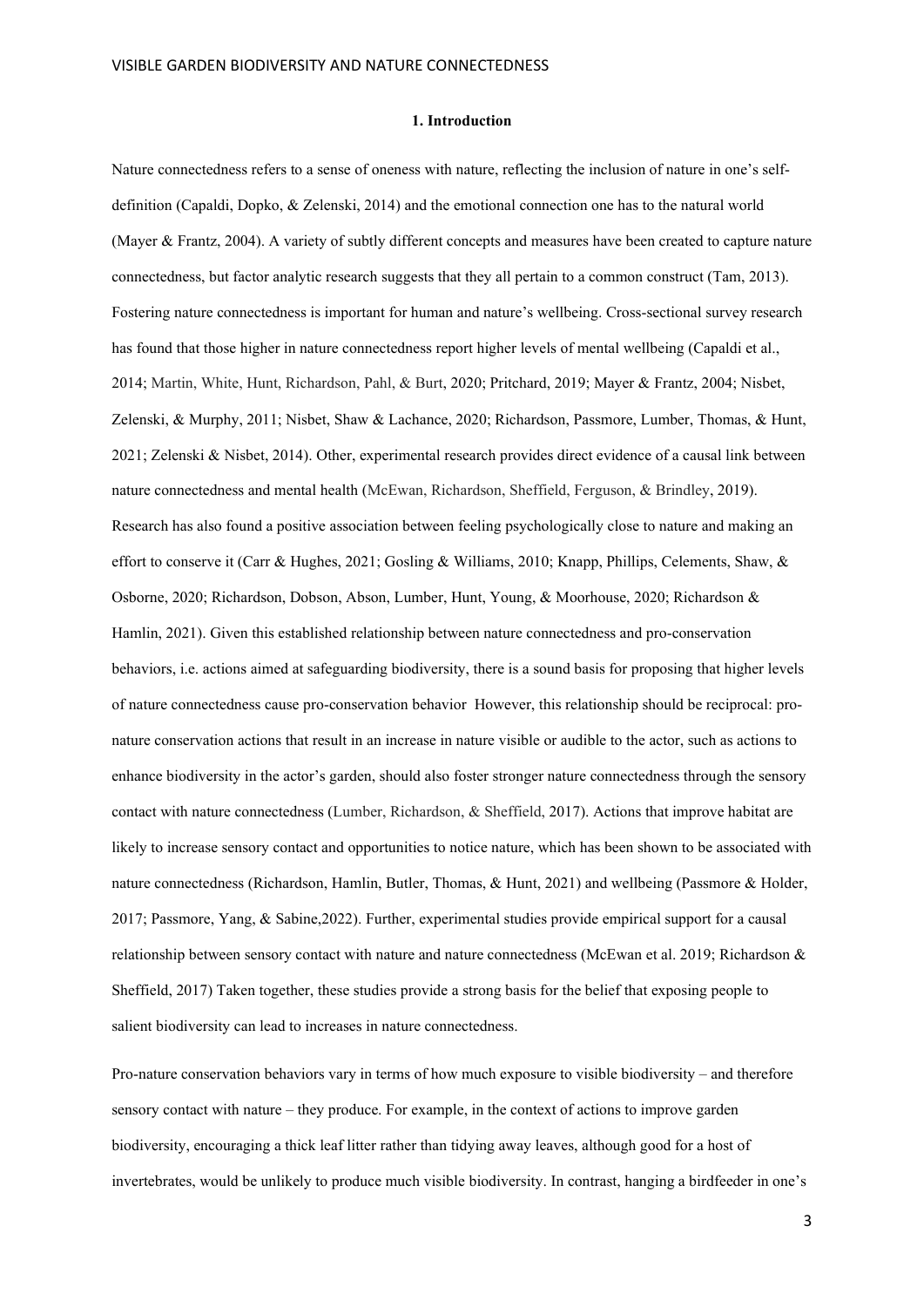garden is likely to encourage relatively more salient biodiversity. It is likely that nature conservation behaviors that support higher visible biodiversity will result in more salient wildlife for sensory contact with nature and therefore greater levels of nature connectedness, thus going some way to alleviate the decline in human-nature interaction and provide positive feedback to improve the human-nature relationship (Richardson et al., 2020).



Figure 1. The Noticing Nature Model summarising the relationships between pro-nature behaviors, nature connectedness, wellbeing and biodiversity – with the role of noticing nature.

Figure 1 captures the findings of previous research and provides the motivation for the current study. The model represents existing findings that nature connectedness is linked to improved wellbeing through noticing nature (i.e. through actively paying attention to the natural world) (Richardson, Passmore et al., 2021; McEwan et al., 2019), that nature connectedness is linked to greater pro-nature behaviors through noticing (Richardson et al., 2020; Pocock, Hamlin, Christelow, Passmore, & Richardson, under review) and that pro-nature behaviors that increase biodiversity are linked to improved wellbeing (Cameron, Brindley, Mears, McEwan, Ferguson, Sheffield, Jorgensen, Riley, Goodrick, Ballard, & Richardson, 2020; Hepburn, Smith, Zelenski, & Fahrig, 2021; Nghiem, Wong, Jeevanandam, Chang, Tan, Goh, & Carrasco, 2021).

Building on this previous research and to address the paucity of research on the efficacy of interventions to increase nature connectedness (Carr & Hughes, 2021; Zylstra, Knight, Esler, & Le Grange, 2014) by investigating the possible nature of the fourth relationship in figure 1, the present research investigates the relationship between garden-based pro-nature conservation behaviors and nature connectedness via noticing nature using data from Natural England's People & Nature Survey (PANS) in the UK (Natural England, 2020).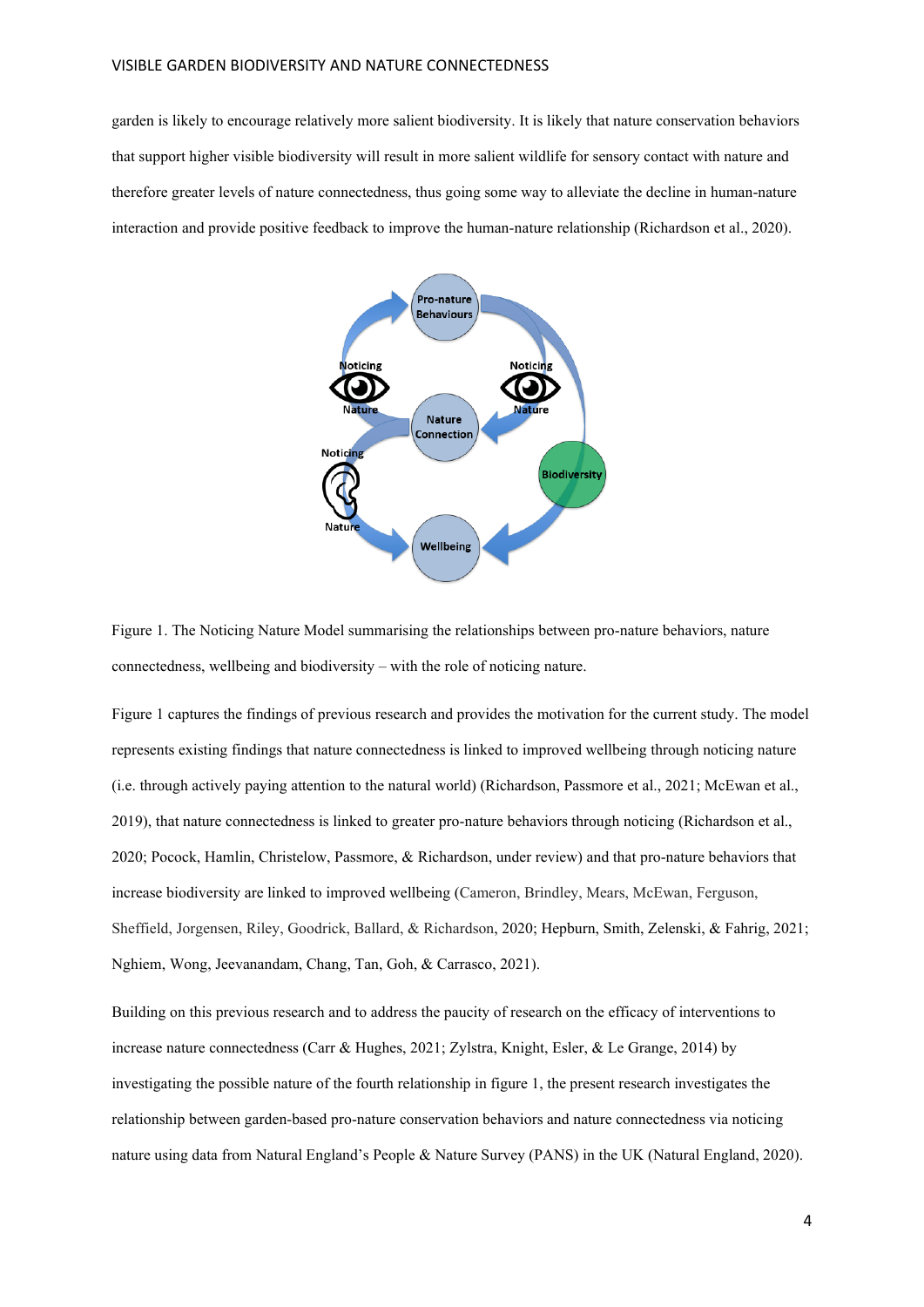This large national survey includes items to measure noticing nature, nature connectedness (Richardson, Hunt, Hinds, Bragg, Fido, Petronzi, Barbett, Clitherow, & White, 2019), and garden-based pro-nature conservation behaviors (Barbett, Stupple, Sweet, Schofield, & Richardson, 2020). Specifically, we hypothesise that the garden-based pro-nature conservation behaviors explicitly designed to increase visible biodiversity will predict significant increases in noticing nature, a proxy of contact with nature, compared to those behaviors that have relatively little impact on visible biodiversity. We also hypothesise that the garden-based pro-nature conservation behaviors that increase noticing nature will predict levels of nature connectedness and that this relationship will be mediated by levels of noticing nature.

### **2. Method**

### **2.1 Participants**

The dataset consisted of a representative sample of 4206 respondents collected as part of a national household survey. In the PANS dataset, ages ranged from 16 to 93 ( $M = 47.62$ ,  $SD = 17.49$ ). Gender was almost evenly split between females (51%) and males (48.9%), with the remaining 0.1% identifying with another gender.

### **2.2 Measures of Dependent Variables**

The PANS survey (Natural England, 2020) assesses various constructs associated with engagement with and nature connectedness. We measured the extent to which participants notice nature using the item 'I am taking more time to notice and engage with everyday nature (e.g. listening to birdsong, noticing butterflies)'. Respondents rated the item on a seven-point scale from 1 = *Completely disagree* to 7 = *Completely agree*. Nature connectedness was measured using the single item 'I feel part of nature' from the Nature Connection Index (NCI; Richardson et al., 2019). Respondents rated the item on a seven-point scale from 1 = *Completely disagree* to 7 = *Completely agree*.

### **2.3 Measures of Predictor Variables**

Garden-based pro-nature conservation behaviors were measured using the four gardening behaviors taken from the short-form Pro-nature Conservation Behaviour Scale (ProCoBS; Barbett et al., 2020), an eight item scale that measures pro-nature conservation behaviors grouped into civil and gardening behaviors. Because they come from the only validated pro-nature conservation behavior scale, these items were selected for inclusion in PANS. Each item was rated on a five-point scale from 1 = *Never* to 5 = *Very often*. Two items pertained to actions that would be expected to promote a relatively large amount of visible biodiversity. 'I plant / maintain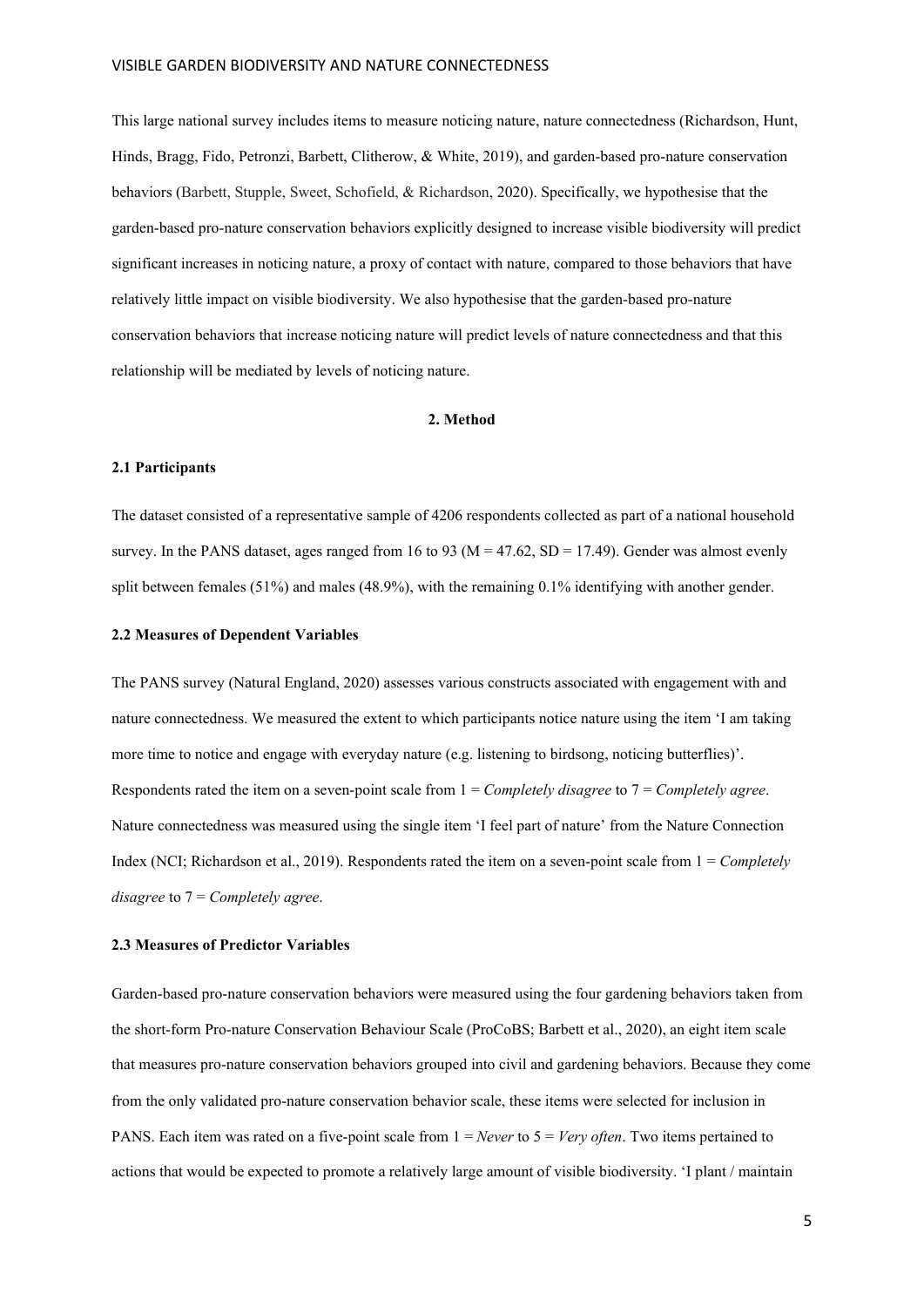pollinator-friendly plants' refers to an action that by its very definition involves creating visible biodiversity in the form of flowers. Furthermore, even small (4m**²**) pollinator-friendly flower patches have been found to almost double the number of highly visible, day-flying pollinators, such as bumblebees and solitary bees, in gardens (Griffiths-Lee, Nicholls, & Goulson, 2022). 'I provide food for wild animals such as birds' captures a behavior that directly results in significant amounts of visible biodiversity: 133 bird species have been recorded using bird feeders in Britain (Plummer, Risely, Toms, & Siriwardena, 2019), and survey results of bird feeder use suggest that garden feeders in Britain attract on average around 20 species of bird (BTO, n.d.).

Two items pertained to actions that would be expected to promote relatively little visible biodiversity. 'I maintain plants with berries/fruits' captures a behavior that provides a finite amount of food for a finite amount of time and for a select number of species. This stands in contrast to providing supplementary food for birds (as captured by the previous item), which in Britain is generally done throughout the year (Orros & Fellowes, 2015) and so would be expected to produce a greater amount of visible biodiversity. 'I add log piles or other materials that can be used as a home or shelter by wildlife' captures another activity that would be expected to produce relatively little visible biodiversity. Most saprolxylic species – i.e. species that depend on decaying wood during their lifecycle (Alexander, 2008) - spend most of their life as larvae hidden within decaying wood. Furthermore, by design, log piles are usually intended to provide hiding places for animals rather than increase their visibility. Indeed, in a study of the biodiversity attracted to garden log piles, Gaston, Smith, Thompson and Warren (2005) found that the vast majority of invertebrates attracted to log piles belonged to groups that hide in damp, dark conditions under and between logs, such as woodlice, springtails and earthworms.

Several demographic variables were measured. Age was measured to the year. Gender identification was recorded using three categories: 'male', 'female' or 'in any other way'. Work status was coded into three categories for the current paper. One category, 'working' consisted of participants who were in full or part-time employment or were self-employed. A second category, 'not working' consisted of participants who were unemployed, retired, had caring responsibilities for children or adults, or were long term sick or disabled. A final category, 'student' consisted of participants who were in full or part-time education. Marital status was coded into three categories for the current paper. One category contained participants who were 'single'. Another category, 'in a relationship', contained participants who were married, in a civil partnership or cohabiting. A third category, 'separated', consisted of participants who were separated, but still legally married or in a civil partnership, who had divorced or had their civil partnership dissolved, or who were widowed or were

6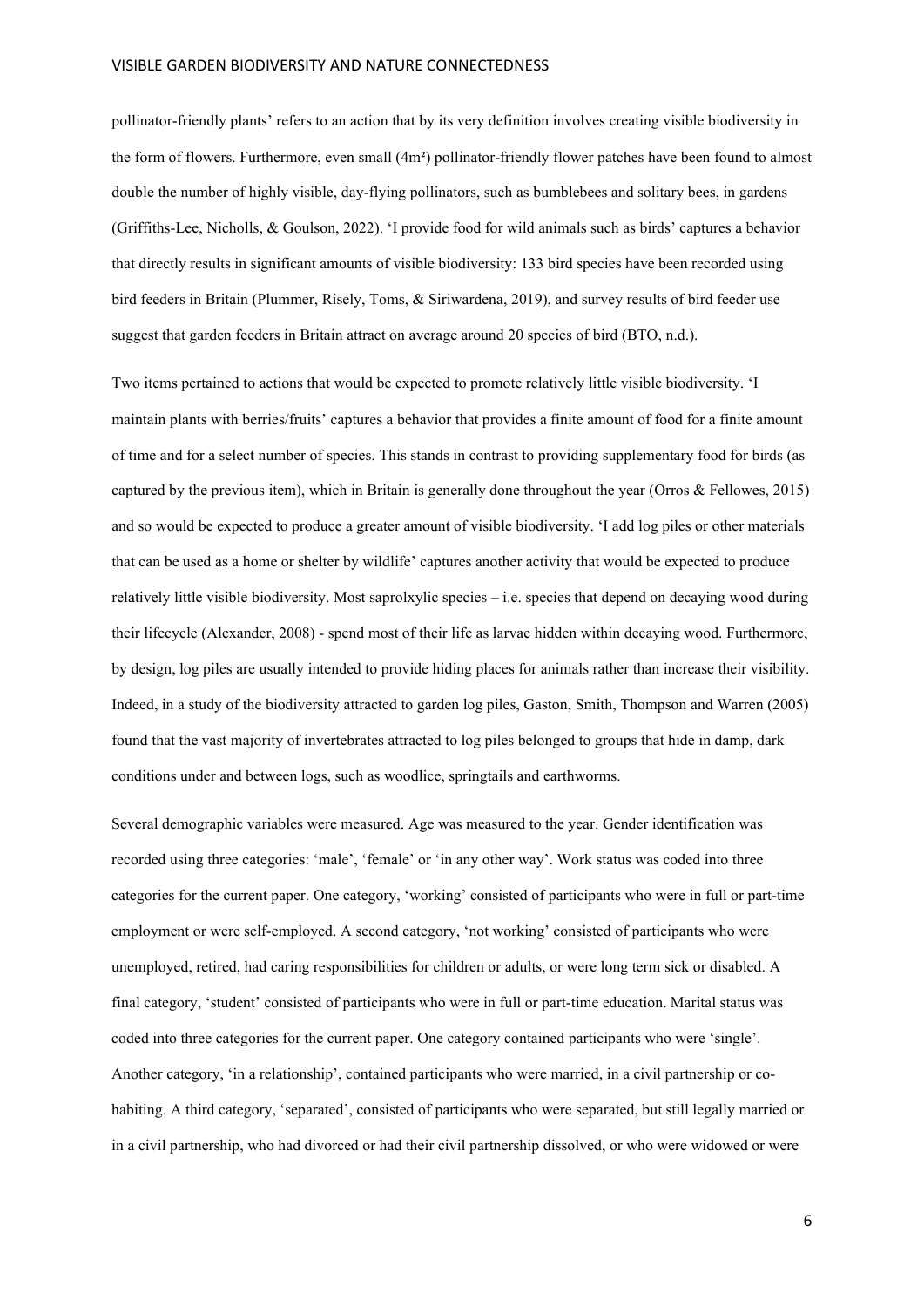the surviving partner of a civil partnership. Ethnicity was coded as a binary variable for the purposes of the current paper: participants were recorded as being white or of a minority ethnicity.

### **3. Results**

Following an analysis of the bivariate correlations between the main variables of interest, we present the results of a multiple regression that investigates the relationships between several pro-conservation gardening behaviors and a global measure of noticing nature, enabling key pro-conservation behaviors to be identified. A mediation analysis then examines whether noticing nature mediates the relationship between pro-conservation behaviors and nature connectedness.

# **3.1 Correlations between garden-based pro-conservation behaviors, noticing nature and nature connectedness**

To investigate the relationship between the four predictor items of interest ('I plant / maintain pollinator-friendly plants', 'I add log piles or other materials that can be used as a home or shelter by wildlife', 'I maintain plants with berries/fruits' and 'I provide food for wild animals such as birds') and the dependent variables (noticing nature and nature connectedness), a series of bivariate correlations were performed. As shown in Table 1, there were significant correlations between all variables.

*Table 1.*

*Bivariate correlations between the main variables of interest (N in parentheses)*

|                                                             | 1.     | 2.                              | 3. | 4. | 5.     | 6. |
|-------------------------------------------------------------|--------|---------------------------------|----|----|--------|----|
| 1. Nature connectedness                                     |        |                                 |    |    |        |    |
| 2. Noticing nature                                          | $.55*$ |                                 |    |    |        |    |
| 3. I plant / maintain pollinator-friendly plants            | $.29*$ | $.31*$                          |    |    |        |    |
| 4. I add log piles of other materials that can be used as a |        | $.25*$ $.24*$ $.51*$            |    |    |        |    |
| home or shelter by wildlife                                 |        |                                 |    |    |        |    |
| 5. I maintain plants with berries/fruits                    |        | $.26^*$ $.23^*$ $.60^*$ $.57^*$ |    |    |        |    |
| 6. I provide food for wild animals such as birds            | $.29*$ | $.32^*$ $.53^*$ $.50^*$         |    |    | $.50*$ |    |

*\* = p <.01*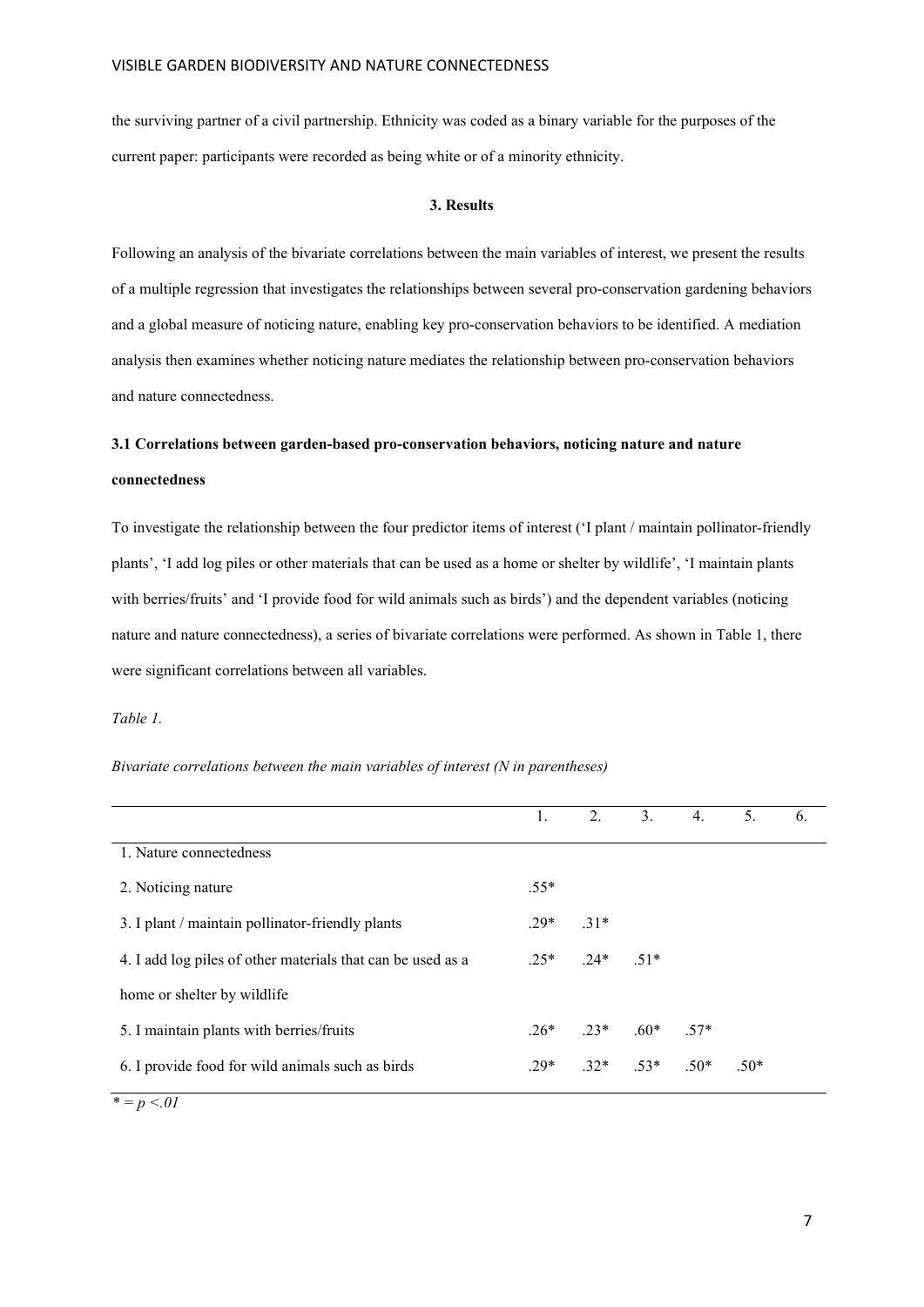# **3.2 Multiple regression to examine relationships between garden-based pro-nature conservation behaviors and noticing nature**

In order to further investigate the relationship between the four garden-based pro-nature conservation behaviors and the dependent variable, noticing nature, we performed a hierarchical multiple regression. We included an initial block of demographic variables consisting of age, gender, employment status and ethnicity. The assumptions for multicollinearity and independence of errors were met (VIF =  $1.01 - 1.98$ , Tolerance = .51 -.99, Durbin-Watson = 1.98). As shown in Table 2, the model was significant  $(F(11,1172) = 22.12, p \le 0.001, R^2 =$ .16). As expected, 'I plant / maintain pollinator-friendly plants' ( $t = 5.02$ ,  $p < .001$ ) and 'I provide food for wild animals such as birds' ( $t = 5.73$ ,  $p < .01$ ) were the two strongest predictors of noticing nature. Indeed, they were the only two significant predictors.

Two demographic variables predicted noticing nature. Being female was significantly associated with noticing more nature ( $t = 5.02$ ,  $p < .001$ ) and not working was associated with noticing less nature than those in employment (t =  $3.02$ , p < .01).

### *Table 2.*

### *Standardised Regression Coefficients Predicting Noticing Nature.*

|                        | B                | $\rm SE$ | $\beta$          |
|------------------------|------------------|----------|------------------|
| Plants for pollinators | .19              | .04      | $.21*$           |
| Create log piles       | .03              | .03      | .03              |
| Plants with berries    | $\boldsymbol{0}$ | .03      | $\boldsymbol{0}$ |
| Food for birds         | .16              | .03      | $.2*$            |
| Adjusted $R^2$         |                  | .16      |                  |
| $\boldsymbol{F}$       |                  | 22.12    |                  |
|                        |                  |          |                  |

*\*p<.001*

## **3.3 Mediation analysis**

To investigate whether noticing nature mediated the relationship between garden-based pro-nature conservation behaviors and nature connectedness, a mediation analysis was performed using PROCESS. The outcome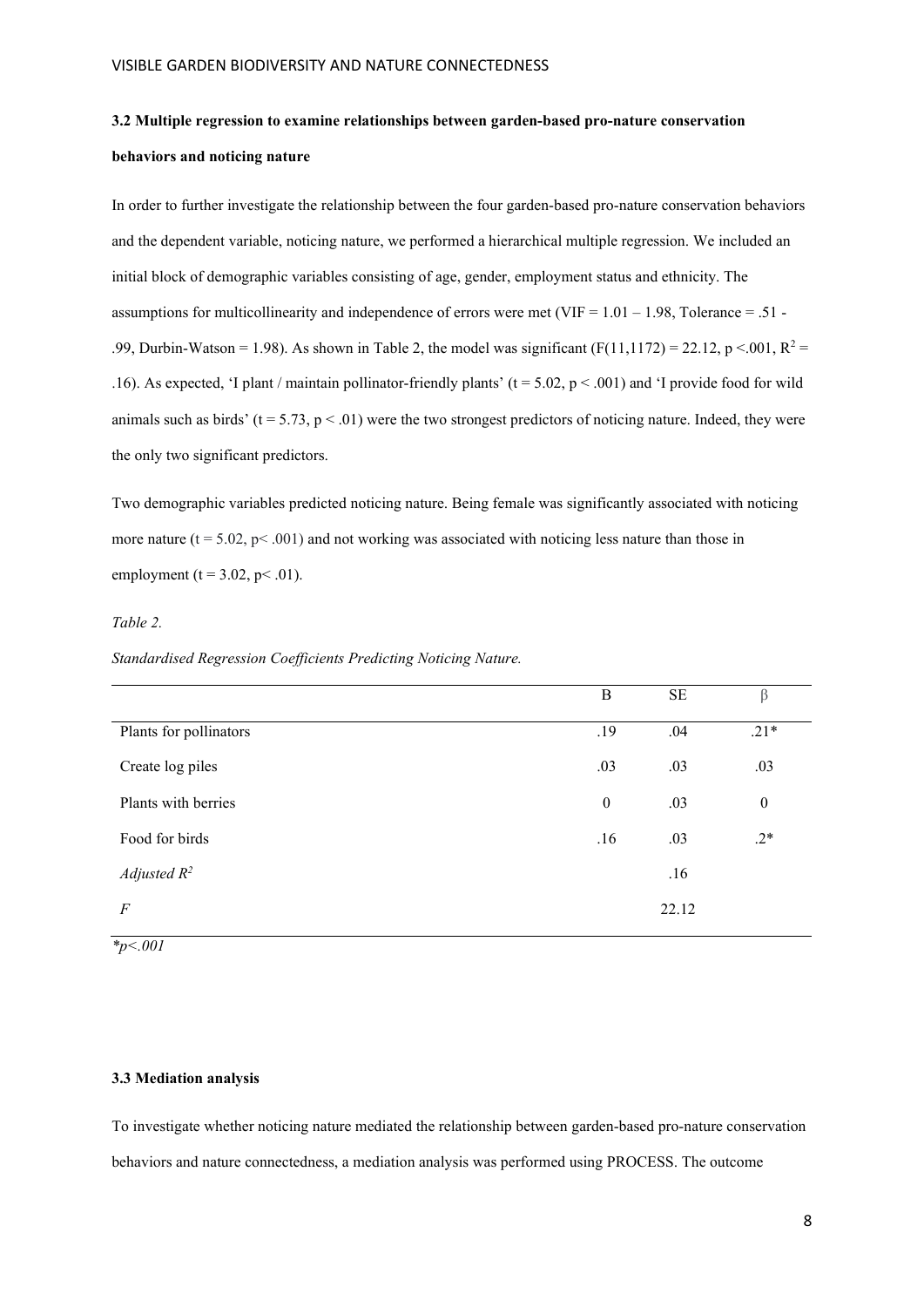variable was nature connectedness. The predictor variable was a composite of the two garden-based proconservation behaviors that emerged as significant predictors of noticing nature in the multiple regression. The composite measure was obtained by averaging scores on the two items. The mediator variable was noticing nature. The indirect effect of garden-based pro-nature conservation behaviors on nature connectedness was statistically significant (Effect = .17, 95% C.I. (.14, .21)), suggesting that undertaking this pair of garden-based pro-nature conservation activities might lead to higher levels of nature connectedness via an increase in noticing nature.

### **4. Discussion**

The results provide insight into possible pathways between garden-based pro-nature conservation behaviors and a closer human-nature relationship. The two pro-nature conservation behaviors designed to promote visible garden biodiversity – maintaining wildflowers for pollinating insects and putting out food for birds and other wildlife - were significant predictors of the extent to which participants noticed nature, whereas the remaining garden-based pro-nature conservation behaviors were not. These pro-nature conservation behaviors were in turn significant predictors of nature connectedness. Importantly, the relationship between garden-based pro-nature conservation behaviors and nature connectedness was mediated by the extent to which participants noticed nature. Taken together, these results suggest that if garden-based pro-nature conservation interventions cause increases in nature connectedness, they do so by increasing the amount of nature noticed. Furthermore, the results suggest that noticing is facilitated by undertaking nature conservation behaviors that are designed to promote visible garden biodiversity.

The finding that increases in noticing nature are associated with increases in nature connectedness is consistent with previous research (Richardson, Hamlin et al., 2021; Richardson & Sheffield 2017; McEwan et al., 2019), as is the association between nature connectedness and pro-nature conservation behavior (Martin et al., 2020; Richardson et al., 2020). Previous research though usually interprets these relationships as evidence for nature connectedness causing more noticing of nature and more pro-nature conservation behaviors. The present study investigated the possible nature of these relationships if they operated in the opposite direction: the study found evidence that supports the possibility that increases in visible biodiversity might mediate the relationship between the actions one undertakes in one's garden and nature connectedness, as predicted by Lumber et al's (2017) pathways to nature connectedness and found by Pocock et al. (under review). Further, the finding that nature connectedness is predicted by actions to promote visible biodiversity, and the resultant increases in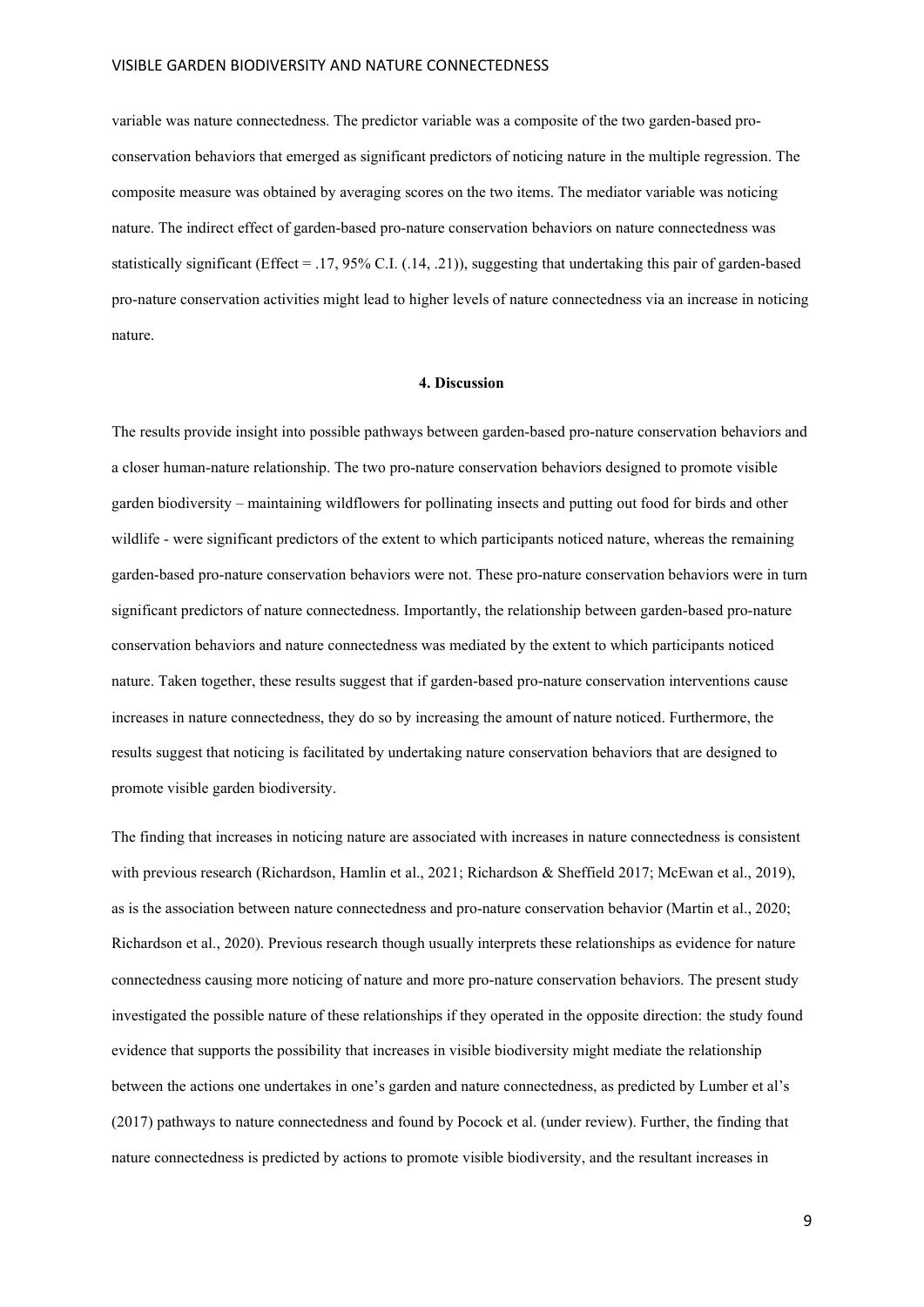noticing nature, provides further evidence for the importance of 'sensory contact' with the natural world as a pathway to nature connectedness.

In the context of the interconnected web of all life on Earth, such inter-relationships, as depicted in figure 1, are to be expected. Human wellbeing and the vitality of anthropogenic and natural ecosystems cannot be separated (Nelson et al., 2019). The simplification of such interrelationships in evidence-based models, such as the depicted in figure 1, helps understand and communicate the human-nature relationship and can suggest actions to improve it. Richardson et al. (2020) took a systems perspective to consider improving the human-nature relationship at a societal scale. A key aspect in that analysis was feedback loops. There is potential to provide and strengthen positive, self-reinforcing feedback loops to combat the continuing decline in human-nature interactions – the 'extinction of experience' (Soga & Gaston, 2016). The present research suggests that visible biodiversity and the promotion of salient wildlife could form part of an important feedback loop: an environment with greater opportunity for sensory interaction with nature can increase nature connectedness and, in turn, pro-nature conservation behavior, which can lead to even more sensory interaction with nature.

The results also point to possible avenues of future research on how best to promote nature connectedness through conservation behavior and biodiversity, particularly in urban and residential areas. There is a need to empirically establish which nature conservation activities lead to the most visible biodiversity. Or, more directly, it would be advisable to establish which conservation actions can facilitate or lead to the highest levels of noticing nature and greatest increases in nature connectedness. Such research should also seek to identify, and in the future address, any negative cultural associations of wildlife which might undermine the benefits. Candidate conservation activities include the construction of hoverfly lagoons (containers full of water and organic material such as leaf litter and grass cuttings), erection of bee hotels (blocks of wood drilled with deep holes suitable for nesting solitary bees and wasps) and bird nesting boxes, digging of ponds, and provision of birdfood and pollinator-friendly plants. Even within each of these categories of action, steps can be taken to maximise visible biodiversity. For example, creating and maintaining a wildflower area that consists of a relatively high diversity of plants will by definition increase biodiversity relative to a less floristically diverse wildflower area. Erecting a variety of different nest box types could lead to an increases in the diversity of breeding birds. Similarly, bee hotels with different sized holes will attract a greater variety of species than ones with holes that are of uniform size, and so by extension attract species with different phenologies, providing bees and wasps throughout much of the spring and summer. There is clearly a role for both ecological and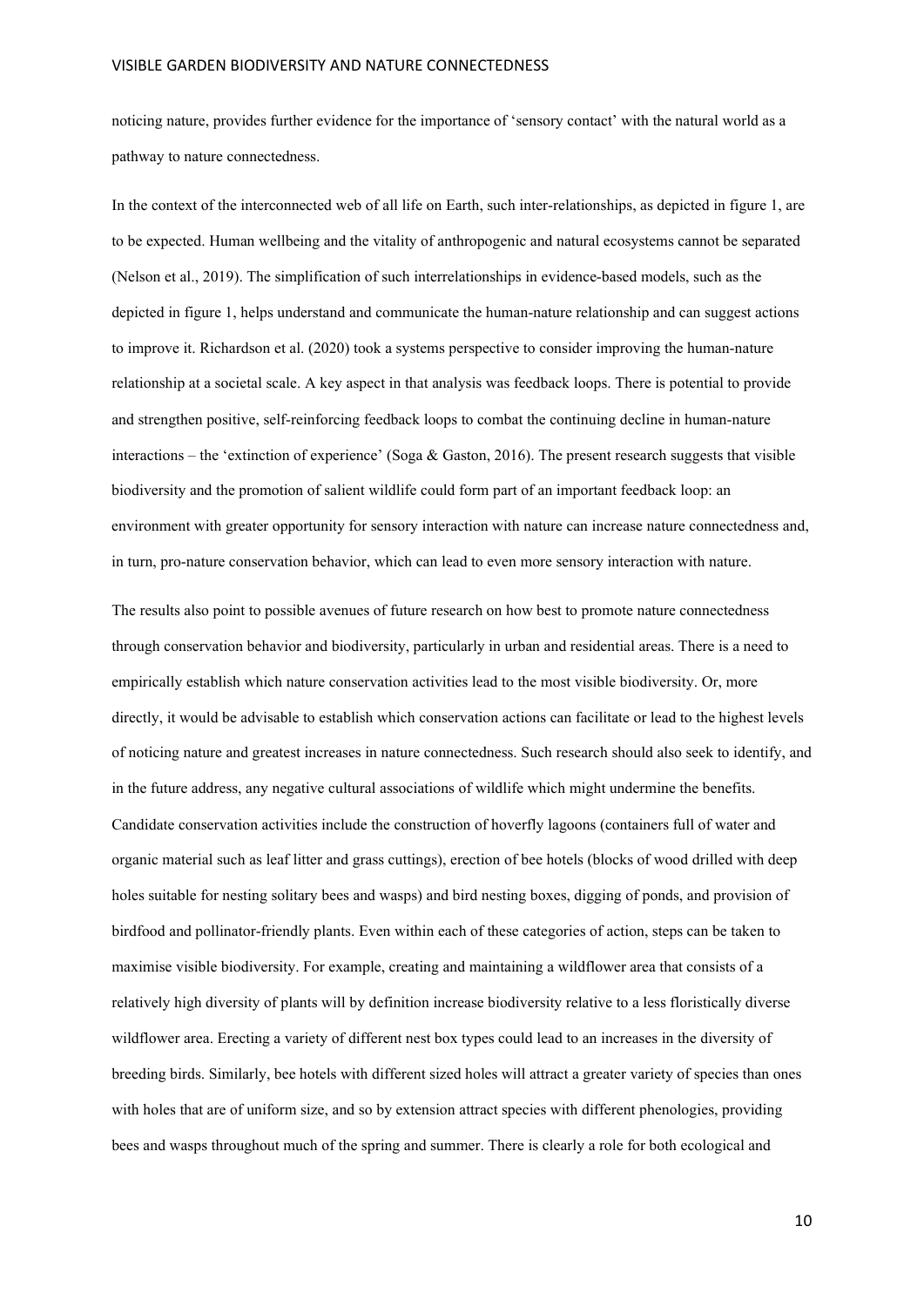psychological studies to measure what leads to most visible biodiversity, nature noticing and nature connectedness.

The results have implications for the design and management of green spaces. Although of principle concern in an ecological context is the creation and management of green spaces to maximise all types of biodiversity, special consideration should be given to creating green spaces that contain features that promote visible biodiversity. For example, areas rich in flowers that attract salient pollinators, such as bumblebees and butterflies. Similarly, ponds in urban parks often have manicured edges of little value to wildlife. Providing long vegetation in places around otherwise neatly mown pond edges should provide places for dragonflies and damselflies to shelter and breed, allowing them to be readily seen by visitors.

Additionally, consideration should be given to designing green spaces so that habitat features that promote salient biodiversity are located in salient places. For example, if a tree planting scheme contains small amounts of mast-bearing species such as oak or beech, then it would be desirable if some of these species are planted close to paths, so that the species they attract can easily be seen by site users. Similarly, mirroring the suggestion of Richardson et al. (2020), transport policy should not just be geared to green commuting, but should also include 'slow commuting', providing places to pause and engage with nature, places designed so that biodiversity is highly visible and audible.

Several limitations of our results should be highlighted. First, because our analyses were correlational in nature, the causal relationships between pro-nature conservation behaviors, noticing nature and nature connectedness cannot be inferred with confidence. Although some empirical work has been noted, it would be desirable if further complimentary experimental research was undertaken to further investigate some of the potential causal pathways highlighted in this research. Second, owing to the contents of PANS, the present research investigated only a limited number of conservation actions. The findings of the research may therefore in part reflect differences between the two sets of conservation behaviors other than the extent to which they promote visible biodiversity. It would be desirable to replicate the present results using a wider variety of actions that vary in terms of how much they promote visible biodiversity. Third, it is unclear the extent to which the item 'I am taking more time to notice and engage with everyday nature (e.g. listening to birdsong, noticing butterflies)' measures recent levels of noticing nature rather than simply recent increases in noticing nature. It is conceivable that those who have recently increased their levels of noticing nature will be experiencing higher levels than those who have not experienced recent increases, but this cannot be inferred with certainty. However, whether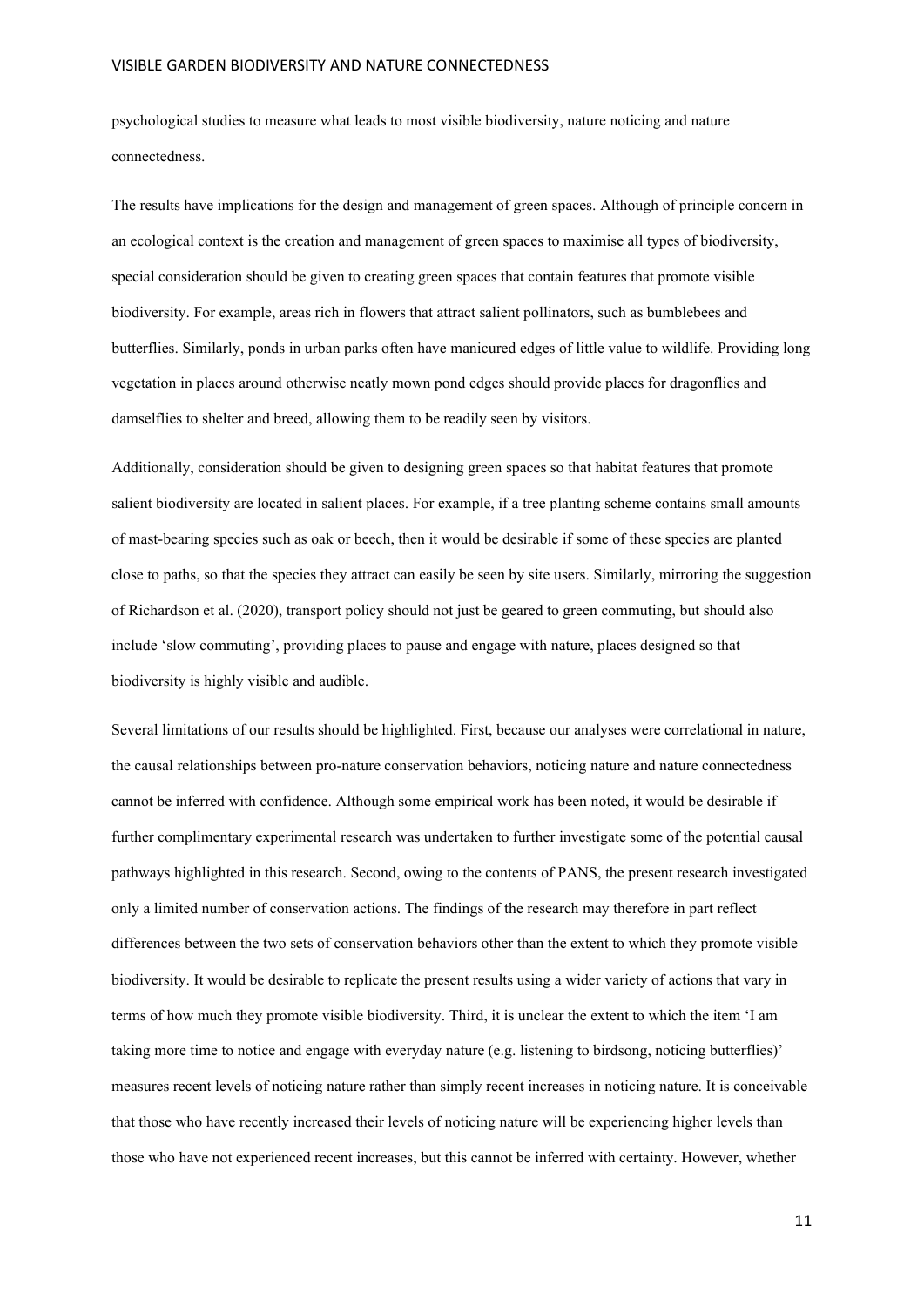the effects reported in this research are driven by current levels of noticing nature or by recent increases, they clearly highlight the important role that noticing nature plays as a mediator. Nonetheless, further research is required to clarify what aspect of noticing nature (i.e. current levels or recent increases) is driving this effect.

### **4.1 Conclusion**

Biodiversity loss is a sign that the human-nature relationship is failing. A new and sustainable relationship with nature is needed. Research evidence shows that 'noticing nature' is a key part of improving nature connectedness for human and nature's wellbeing. This study highlights a further important aspect of rebuilding the human-nature relationship: bringing visible and salient nature to people, through nature recovery networks in urban areas, interventions to prompt people to notice the nature and advice on nature conservation options for the public.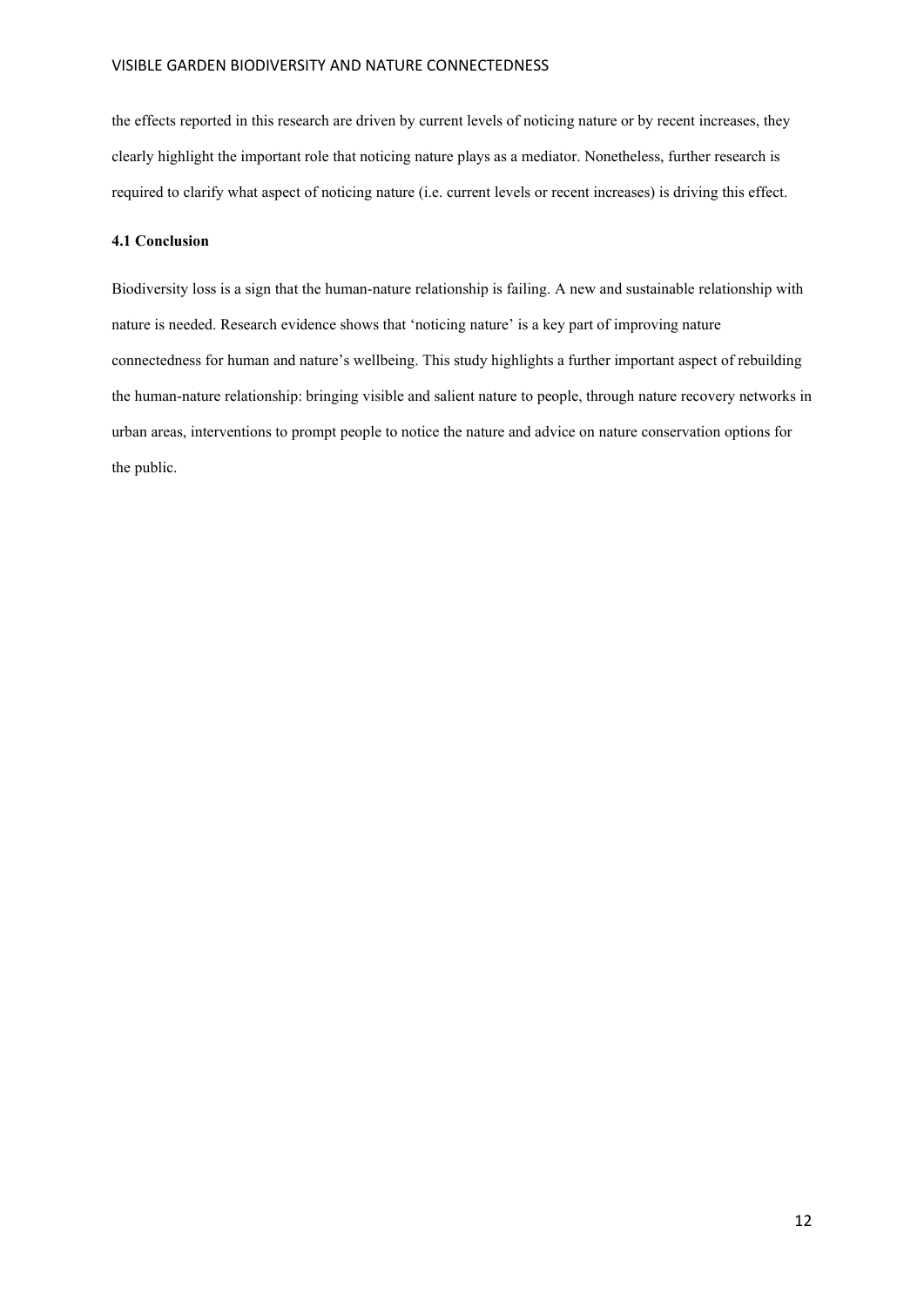## **Declarations**

## Funding

This research did not receive any specific grant from funding agencies in the public, commercial, or

not-for-profit sectors.

## Authors' contributions

**Iain Hamlin**: Conceptualization, Methodology, Data Curation, Formal Analysis, Writing – Original Draft, Writing – Review & Editing. **Miles Richardson**: Conceptualization, Methodology, Writing – Original Draft, Writing – Review & Editing.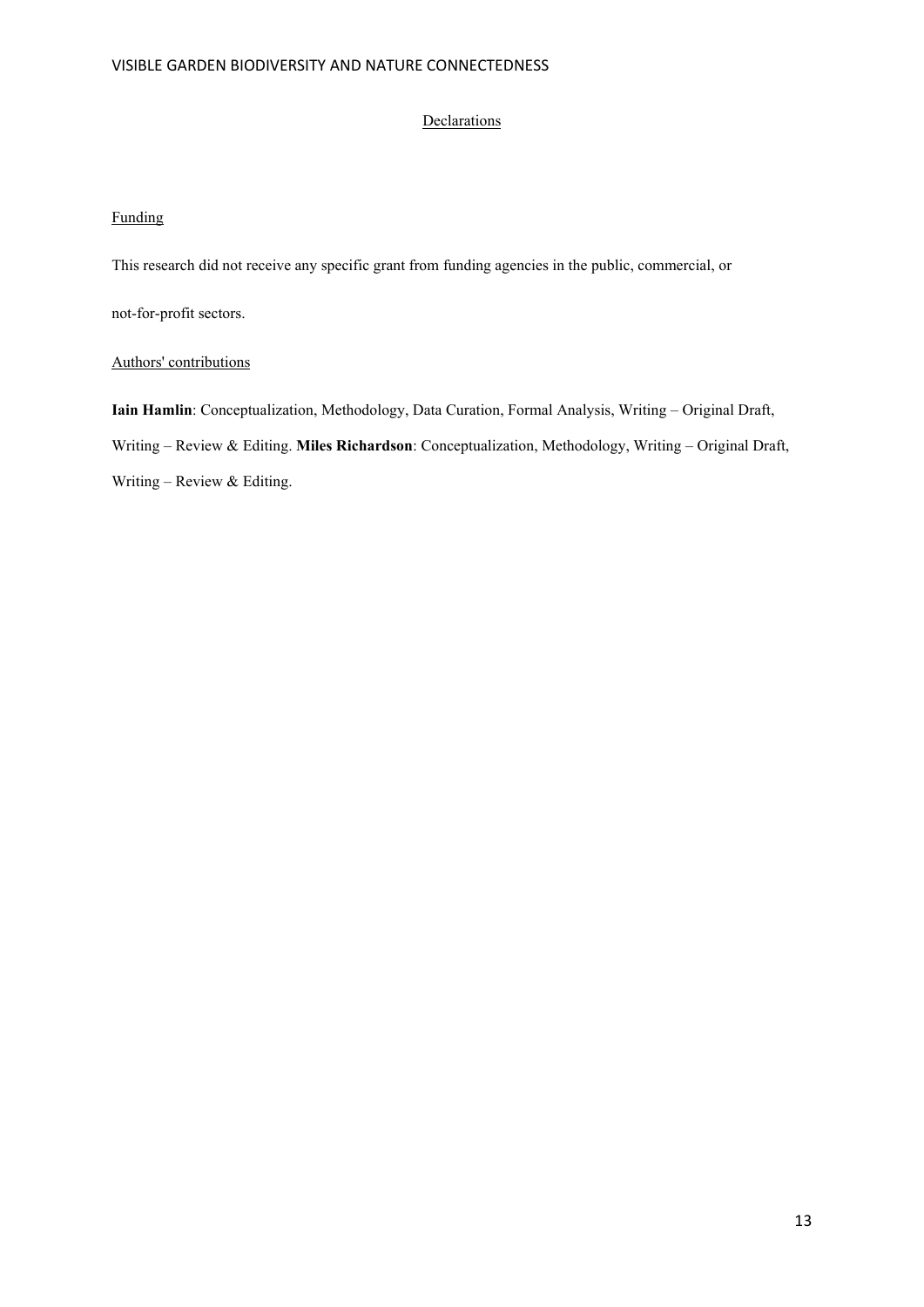#### References

- Alexander, K. N. A. (2008). Tree Biology and Saproxylic Coleoptera: Issues of Definitions and Conservation Language. *Revue d'Ecologie, 63(Suppl.)*, 9-13. Retrieved from http://hdl.handle.net/2042/55805
- Barbett, L., Stupple, E.J., Sweet, M., Schofield, M.B., & Richardson, M. (2020). Measuring Actions for Nature. Development and Validation of a Pro-Nature Conservation Behaviour Scale. *Sustainability, 12*, 4885. https://doi.org/10.3390/su12124885
- BTO. (n.d.). *GBFS news September 2020.* From https://www.bto.org/sites/default/files/gbfs\_news\_2018- 19\_final\_web.pdf
- Cameron, R. W., Brindley, P., Mears, M., McEwan, K., Ferguson, F., Sheffield, D., Jorgensen, A., Riley, J., Goodrick, J., Ballard, L., & Richardson, M. (2020). Where the wild things are! Do urban green spaces with greater avian biodiversity promote more positive emotions in humans?. *Urban Ecosystems*, *23*(2), 301-317. https://doi.org/10.1007/s11252-020-00929-z
- Capaldi, C. A., Dopko, R. L., & Zelenski, J. M. (2014). The relationship between nature connection and happiness: A meta-analysis. *Frontiers in Psychology, 5*, 976.
- Carr, V. & Hughes, J. (2021). Predicting the development of adult nature connection through nature activities: Developing the evaluating nature activities for connection tool. *Frontiers in Psychology, 12*, 618283. https://doi.org/10.3389/fpsyg.2021.618283
- Gaston, K. J, Smith, R. M., Thompson, K., & Warren, P. H. (2005). Urban domestic gardens (II): experimental tests of methods for increasing biodiversity. *Biodiversity & Conservation, 14*, 395.
- Griffiths-Lee, J., Nicholls, E., & Goulson, D. (2022). Sown mini-meadows increase pollinator diversity in gardens. *Journal of Insect Conservation, 1-16*. https://doi.org/10.1007/s10841-022-00387-2
- Gosling & Williams (2010) Connectedness to nature, place attachment and conservation behavior: Testing connectedness theory among farmers. *Journal of Environmental Psychology, 30*(3), 298-304.
- Hepburn, L., Smith, A. C., Zelenski, J., & Fahrig, L. (2021). Bird Diversity Unconsciously Increases People's Satisfaction with Where They Live. *Land, 10*, 153. https://doi.org/10.3390/land10020153i
- Knapp, J. L., Phillips, B. B., Clements, J., Shaw, R. F., & Osborne, J. L. (2020). Socio-psychological factors, beyond knowledge, predict people's engagement in pollinator conservation. *People and Nature, 3*(1), 204-220.
- Lumber, R., Richardson, M., & Sheffield, D. (2017). Beyond knowing nature: Contact, emotion, compassion, meaning, and beauty are pathways to nature connection, *PLOS ONE, 12*(5):e0177186.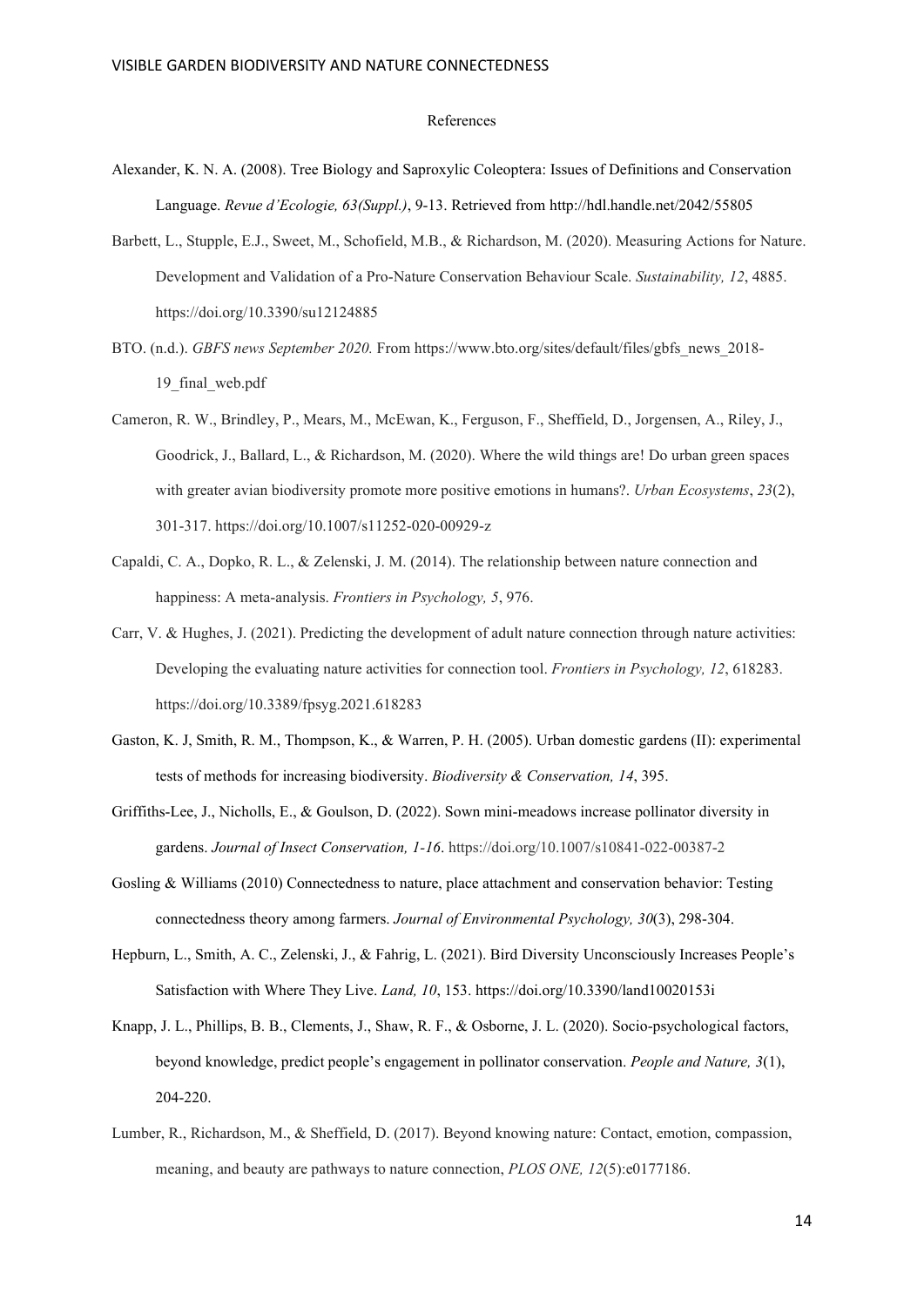https://doi.org/10.1371/journal.pone.0177186Martin, L., White, M. P., Hunt, A., Richardson, M., Pahl, S., & Burt, J. (2020). Nature contact, nature connectedness and associations with health, wellbeing and pro-environmental behaviours. *Journal of Environmental Psychology*, *68*, 101389. https://doi.org/10.1016/j.jenvp.2020.101389

- Mayer, F. S., and Frantz, C. M. (2004). The connectedness to nature scale: a measure of individuals' feeling in community with nature. *Journal of Environmental Psychology*, 24, 503–515. https://doi.org/10.1016/j.jenvp.2004.10.001
- McEwan, K., Richardson, M., Sheffield, D., Ferguson, F. J., & Brindley, P. (2019) A smartphone app for improving mental health through connecting with urban nature. *International Journal Environmental Research and Public Health, 16*(18), 3373. https://doi.org/10.3390/ijerph16183373
- Natural England (2020). The People and Nature Survey for England: Monthly interim indicators for September 2020 (Experimental Statistics). https://www.gov.uk/government/publications/the-people-and-naturesurvey-for-england-monthly-interim-indicators-for-september-2020-experimental-statistics/the-peopleand-nature-survey-for-england-monthly-interim-indicators-for-september-2020-experimentalstatistics#time-spent-in-green-and-natural-spaces
- Nelson, D. H., Prescott, S. L., Logan, A. C., & Bland, J. S. (2019). Clinical ecology— transforming 21stcentury medicine with planetary health in mind. *Challenges, 10*(1), 15.
- Nghiem, T. P. L., Wong, K. L., Jeevanandam, L., Chang, C., Tan, L. Y. C., Goh, Y., & Carrasco, L. R. (2021). Biodiverse urban forests, happy people: experimental evidence linking perceived biodiversity, restoration, and emotional wellbeing. *Urban Forestry & Urban Greening, 127030.* https://doi.org/10.1016/j.ufug.2021.12703
- Nisbet, E. K., Shaw, D. W., & Lachance, D. G. (2020). Connectedness with nearby nature and well-being. *Frontiers in Sustainable Cities, 2,* 18.
- Nisbet, E. K., Zelenski, J. M., and Murphy, S. A. (2011). Happiness is in our nature: exploring nature relatedness as a contributor to subjective well-being. *Journal of Happiness Studies, 12*, 303–322. https://doi.org/10.1007/s10902-010-9197-7
- Orros, M. E. & Fellowes, M. D. E. (2015[\) Wild bird feeding in an urban area: intensity, economics and numbers](https://www.bioone.org/doi/full/10.3161/00016454AO2015.50.1.006)  [of individuals supported.](https://www.bioone.org/doi/full/10.3161/00016454AO2015.50.1.006) *Acta Ornithologica, 50*(1), 43–58. https://doi.org/10.3161/00016454AO2015.50.1.006.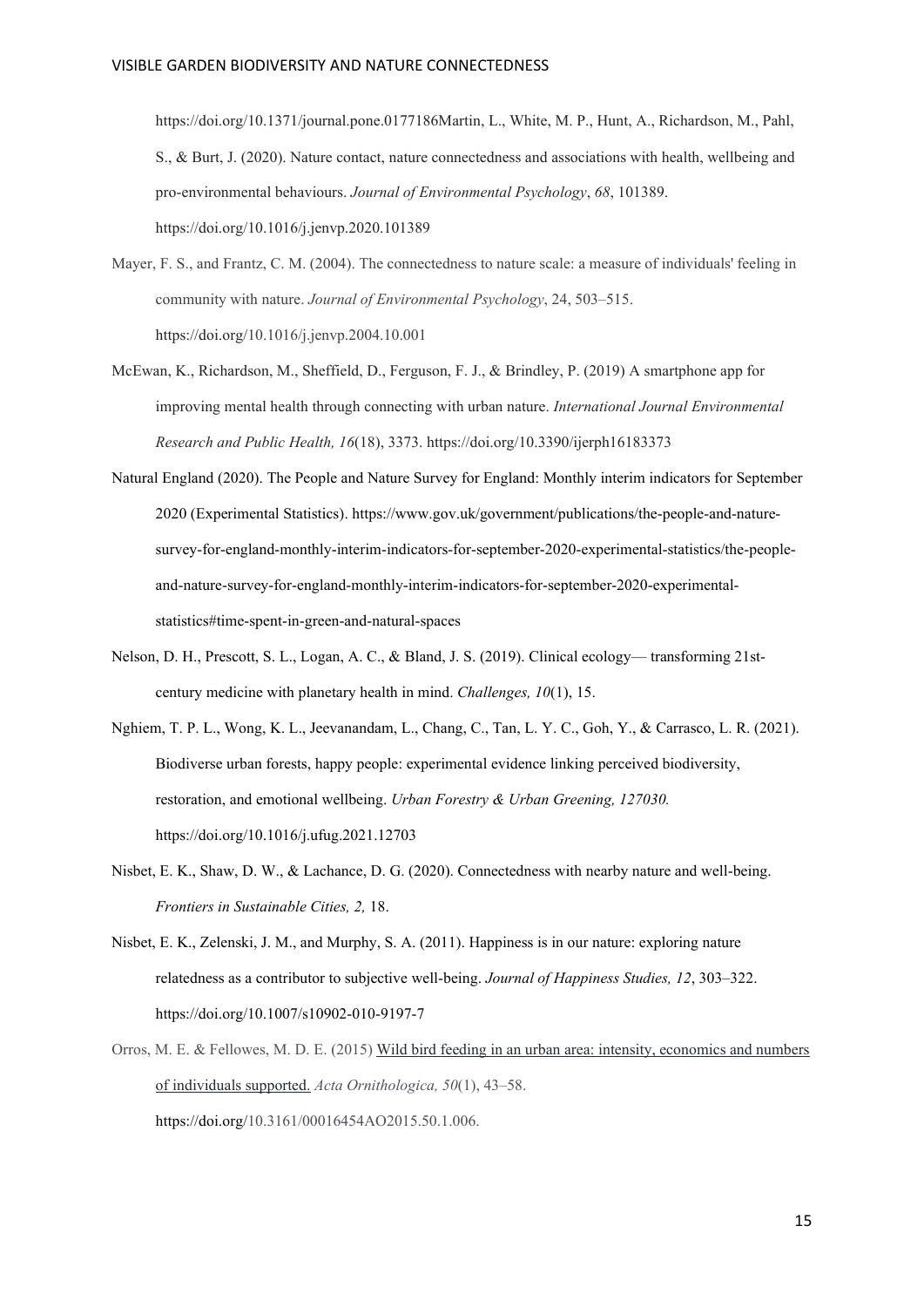- Passmore, H-A., & Holder, M. D. (2017). Noticing nature: Individual and social benefits of a two-week intervention. *The Journal of Positive Psychology, 12*(6), 537-546.
- Passmore, H. A., Yang, Y., & Sabine, S. (2022). An Extended Replication Study of the Well-Being Intervention, the Noticing Nature Intervention (NNI). *Journal of Happiness Studies*, 1-21.
- Plummer, K. E., Risely, K., Toms, M. P., & Siriwardena, G. M. (2019). The composition of British bird communities is associated with long-term garden bird feeding. *Nature Communications, 10*, 2088
- Pocock, M., Hamlin, I., Christelow, J., Passmore, H.-A., & Richardson, M. (2021). *The benefits of citizen science and nature-noticing activities for wellbeing, nature connectedness and pro-nature conservation behaviours*. Manuscript submitted for publication.
- Pritchard, A., Richardson, M., Sheffield, D., & McEwan, K. (2019). The relationship between nature connectedness and eudaimonic well-being: A meta-analysis. *Journal of Happiness Studies, 21*, 1145- 1167 http://dx.doi.org/10.1007/s10902-019-00118-6
- Richardson, M., Dobson, J., Abson, D. J., Lumber, R., Hunt, A., Young, R., & Moorhouse, B. (2020). Applying the pathways to nature connectedness at a societal scale: a leverage points perspective. *Ecosystems and People, 16*(1), 387-401. https://doi.org/10.1080/26395916.2020.1844296
- Richardson, M., & Hamlin, I. (2021). Noticing nature, nature connectedness and contact with nature: Associations with human and nature's wellbeing during the Corona pandemic. *Journal of Public Mental Health, 20*(2), 83-93. https://doi.org/10.1108/JPMH-02-2021-0016
- Richardson, M., Hamlin, I., & Butler, C. W., Thomas, R., & Hunt, A. (2021). Actively noticing nature (not just time in nature) helps promote nature connectedness. *Ecopsychology*. Advance online publication. http://doi.org/10.1089/eco.2021.0023
- Richardson, M., Hunt, A., Hinds, J., Bragg, R., Fido, D., Petronzi, D., Barbett, L., Clitherow, T., & White, M. (2019) A measure of nature connectedness for children and adults: Validation, performance, and insights. *Sustainability*, *11*(12), 3250. https://doi.org/10.3390/su11123250
- Richardson, M., Passmore, H. A., Lumber, R., Thomas, R., & Hunt, A. (2021). Moments, not minutes: The nature-wellbeing relationship. *Int. J Wellbeing, 11*(1), 8-33. https://doi.org/10.5502/ijw.v11i1.1267
- Richardson, M., & Sheffield, D. (2017). Three good things in nature: Noticing nearby nature brings sustained increases in connection with nature. *Psyecology, 8*, 1-32. https://doi.org/10.1080/21711976.2016.1267136Soga, M., & Gaston, K. J. (2016). Extinction of